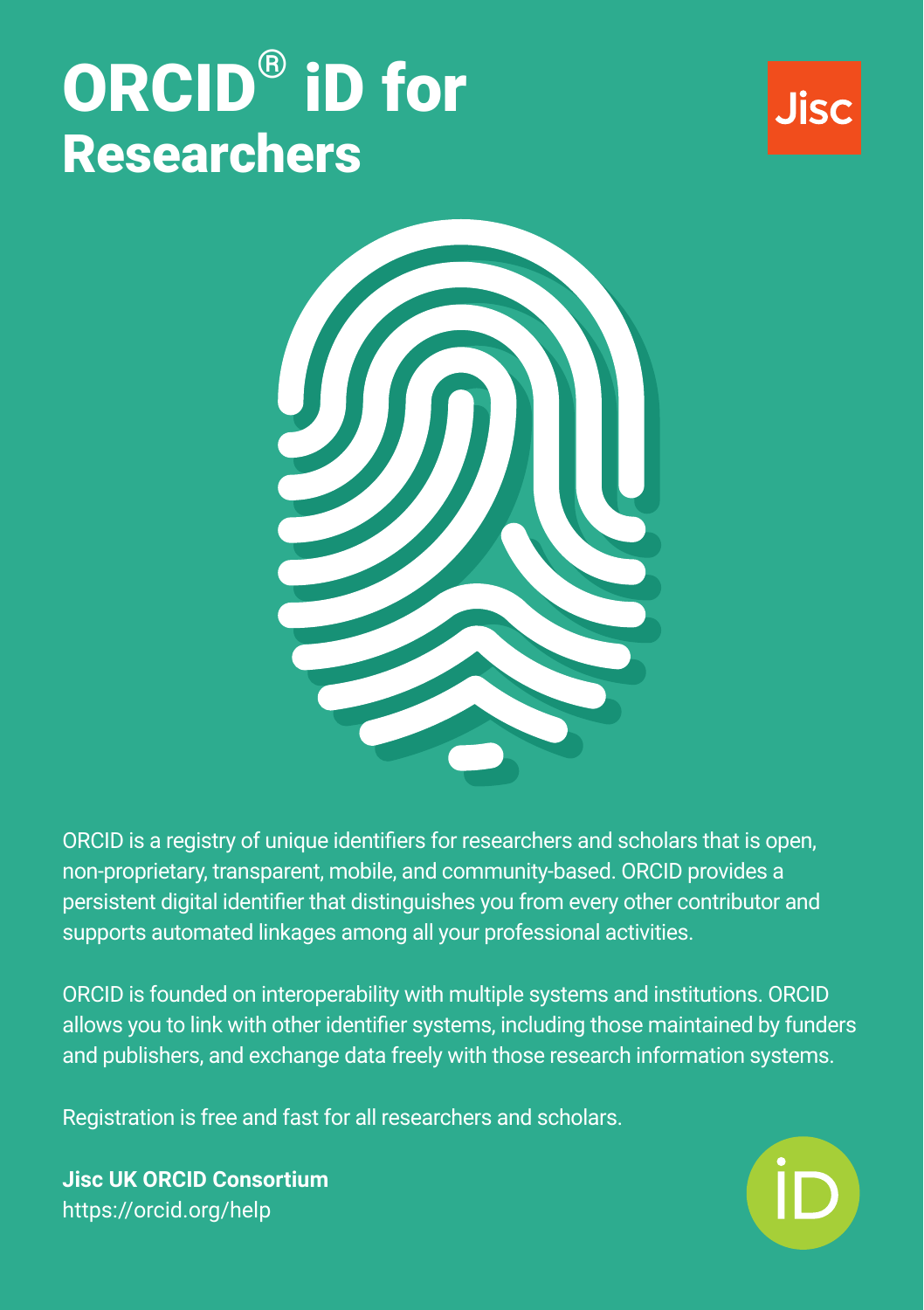### Why should I have an ORCID iD?

- » Distinguishes you and ensures your research outputs and activities are correctly attributed to you
- » Reliably and easily connects you with your contributions and affiliations
- » Reduces form-filling (enter data once, re-use it often)
- » Improves recognition and discoverability for you and your research outputs
- » Is interoperable (works with many institutions, funders, and publishers)
- » Is persistent (enduring)

Your iD is yours throughout your career, no matter where you work, who funds you, whether your name or field of research changes.

### How do I make my ORCID iD more useful?

#### Visibility settings

Select your default visibility setting for any information that you or trusted parties add to your ORCID record. We strongly recommend choosing Everyone or Trusted Parties as your default visibility setting as this will enable your information to be shared with the systems you interact with, allowing you to benefit from their ORCID integrations.

#### Email addresses / other ID

Ensure you have added all Email addresses you have used in your career and any other Person Identifiers. Other identifiers can only be added by trusted organizations. Person identifiers are other identifiers that systems use to identify you, such as ResearcherID or Scopus Author ID.

Other hints can be found here: <http://bit.ly/orcid6ways> <http://bit.ly/orcid-pidval>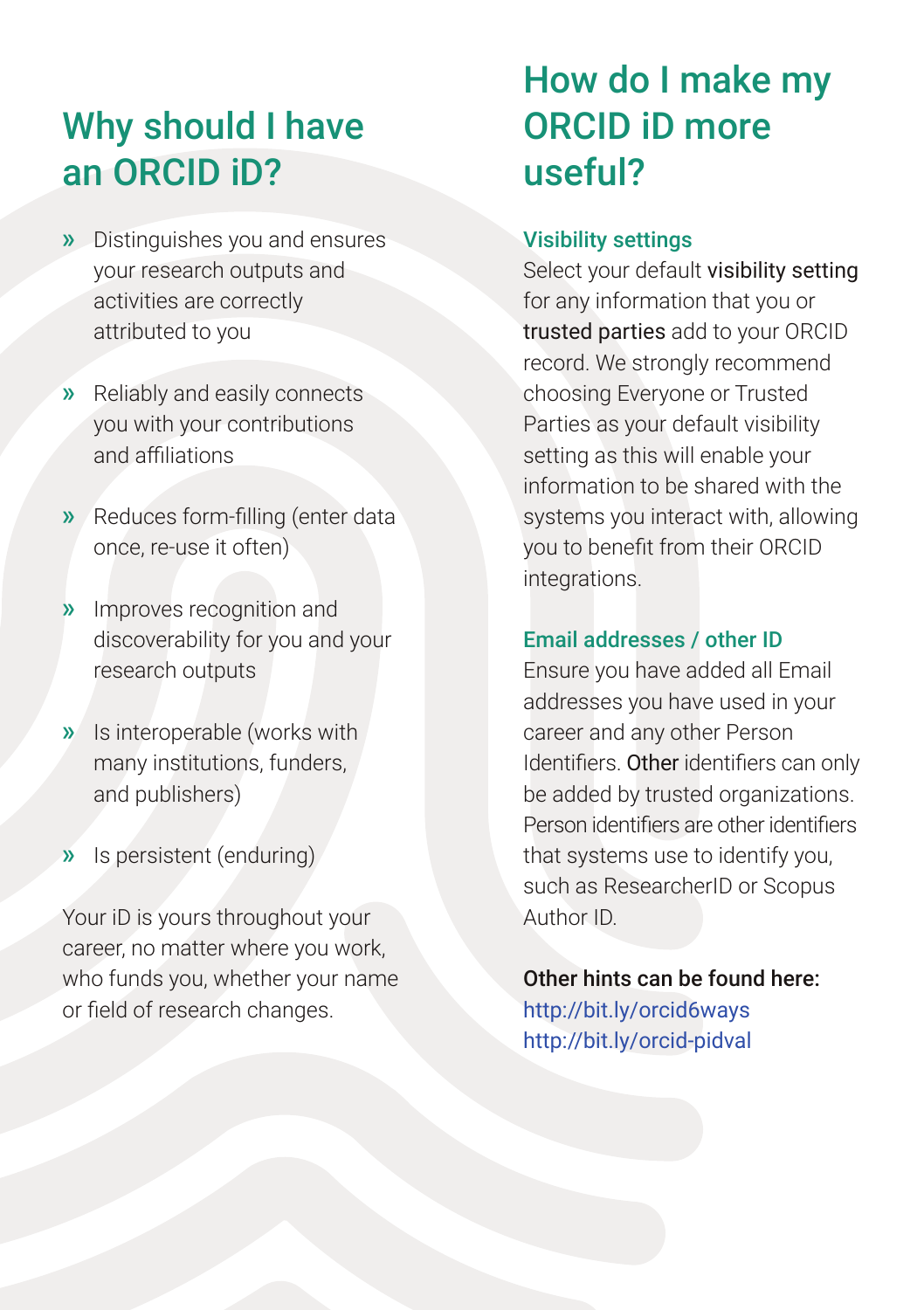# How do I get an ORCID iD?

You can register your ORCID iD Online at: <https://orcid.org/register>

Registering your ORCID iD is an online process that should take less than one minute. You own your ORCID record and, after registering for it yourself, you will be able to update or add information -- or give others permission to do so -- by signing into your account.

After submitting your registration, you will be directed to your new ORCID record. Make sure you look for a welcome message from ORCID asking you to verify your email address. Please ensure you verify your email address or you cannot update your information. If you don't see it in your main email inbox, check your spam or junk folder. Many University Current Research Information Systems (CRIS) and Repositories have a link to ORCID already – you might see one of these dialogues:

|                | <b>SIGN IN with ORCID</b>      |                                                                               |                                  |
|----------------|--------------------------------|-------------------------------------------------------------------------------|----------------------------------|
|                | <b>REGISTER using ORCID ID</b> |                                                                               |                                  |
| My Actions (5) |                                |                                                                               | <b>ITILIAN SER</b><br>$1$ of $5$ |
|                |                                | Add your @ORCID to help us find your publications across the web<br>Add ORCID |                                  |
|                |                                | *****                                                                         |                                  |

| Personal account                             | <b>m</b> Institutional account |
|----------------------------------------------|--------------------------------|
| Sign in with your ORCID account              |                                |
| Email or iD                                  |                                |
| Email or iD                                  |                                |
| ORCID password                               |                                |
| ORCID password                               |                                |
| <b>Sign into ORCID</b>                       |                                |
| Forgotten your password?                     |                                |
|                                              |                                |
| Sign in with a social media account $\Theta$ |                                |
|                                              |                                |

It is important to use these sign up services where available as they may link you directly to your institutional identity - as well as using your work email.